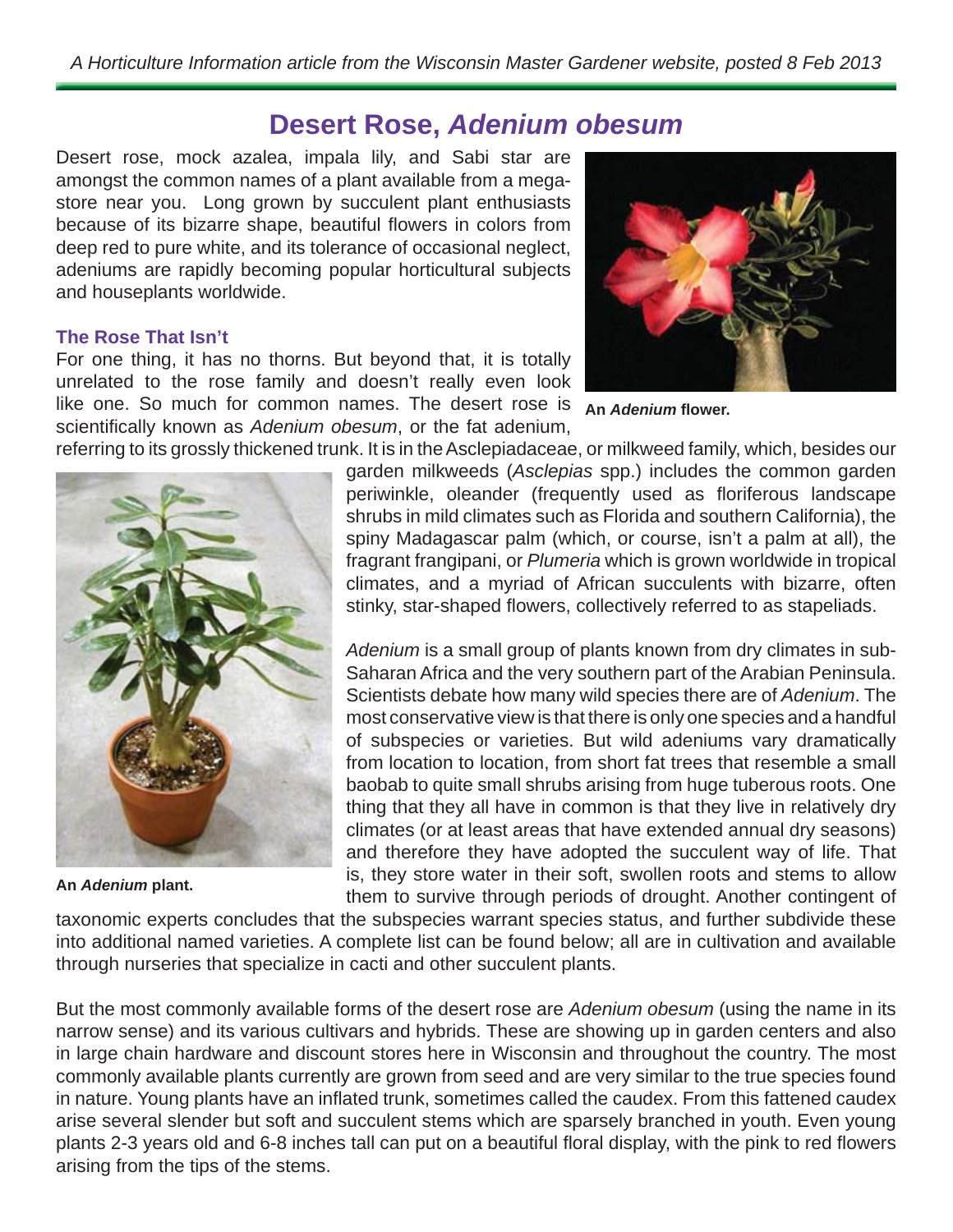There has been considerable work done in selecting horticultural cultivars, primarily for flowering characteristics. Other cultivars have been developed through hybridization, using other species to cross with *A. obesum*. These named cultivars must be propagated from cuttings, which do not have a caudex, but which do eventually form thickened roots and trunk. To speed the process, cuttings are often grafted onto the fat bases of *A. obesum* seedlings. Flower colors range through various shades of pink and red, to bicolor flowers with white, and, recently, pure white forms. Purples, yellows, and even oranges are now being developed as either solid colors



*Adenium obesum* **blooming.**

or as components of complex patterns. True *Adenium obesum* normally blooms in spring and summer continuously for many weeks. Improved cultivars bloom almost continuously if given proper care.

In nature, *Adenium obesum* is quite variable but can form a small, thick-trunked tree or large shrub. However, its size can be restricted by pot culture, and 20-year-old plants can be quite happy in a 10" pot, being only a foot or two tall. Because their size can be restricted, and because of the unusual shapes, they are becoming increasingly popular subjects for tropical or succulent bonsai. Given the right conditions, they can be fast-growing and rewarding houseplants in most any climate.

#### **Cultivation**

Adeniums are relatively easy to care for as long as you think of your plant as actually being two quite different plants with different requirements at different times of the year. In the warmth of summer, while in full growth, they should be treated as a tropical plant, watered abundantly and frequently and fertilized with a fair amount of generosity. In the winter time they need a dry rest, and should be treated like a cactus, with only light occasional waterings during warm bright days.

Like most all succulents, adeniums, especially when dormant, are susceptible to root rot (which can



*Adenium obesum***, 30 years old and 20 inches tall. The photo was taken as the plant was beginning new growth and fl owering in the spring (mid March).**

rapidly kill the entire plant) caused by prolonged, overly wet soils. Therefore, they should be potted in a well-drained soil mix. Any light commercial mix can start as a base, but should be augmented with about  $1/3$  to  $\frac{1}{2}$  drainage material such as coarse (screened and washed) sand, clean poultry grit, gravel, or sponge rock (such as Perlite). If you use a peatbased mix, you should repot into fresh soil about every two years. Any type of pot (clay, plastic, or ceramic) is acceptable, but must have good drainage (be sure the saucer doesn't retain water). The pot should only be a bit larger than the size of the root mass; significant overpotting can result in soil moisture retention and root rot. However, these plants are easily potbound, which restricts overall growth. So every year or two increase the pot size until the plant achieves the desired size. Another point to remember is that these plants can make MASSIVE roots. They are capable of breaking through the sides of plastic and even thin-walled ceramic pots. Many growers use a relatively shallow, bowl-like pot somewhat larger than the root system would dictate. The shallow nature of the pot allows for more rapid drying of the soil mass, while providing room for root expansion.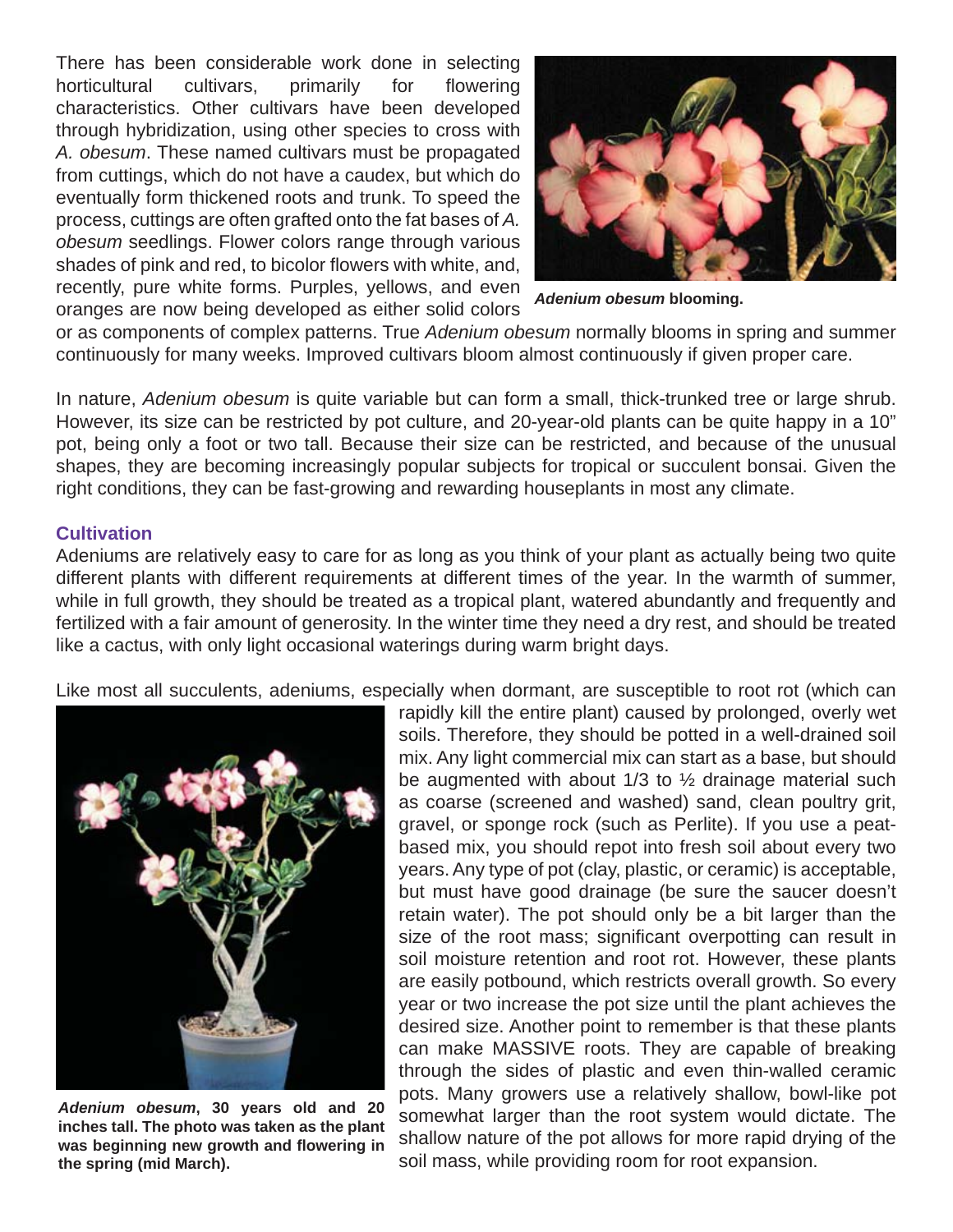Again, like most succulent plants, adeniums need bright light for normal growth and optimum flowering. Spring growth in Wisconsin normally starts in February as soon as the days begin to lengthen. Once growth starts they should be in the brightest possible location. After all threat of frost, established plants thrive outdoors in the Wisconsin summer. They love our summer thunderstorms and full, daylong sunlight is ideal. If kept too shaded during the growing season, adeniums will develop unnatural, weak growth and will not bloom. All adeniums are very sensitive to frost and cool weather. As evenings begin to cool in the fall, plants should be brought back indoors and placed in a bright location where the temperature will stay above 50F. Full sun is not necessary for dormant plants. For those folks with greenhouses, adeniums will thrive under greenhouse conditions throughout the year, but seem to enjoy at least a few good warm, soaking summer rains. But remember, these are drought-adapted plants and it's not necessary to hire a plant-sitter to water them while you are away on your two week summer vacation.

Provide ample water during the growing season. If your soil is well drained and the weather is warm and sunny, the roots rapidly absorb soil moisture which is lost through normal transpiration. In well drained soils during active growth in the heat of midsummer, plants can literally be watered daily. Adeniums are becoming favorite landscape plants in tropical parts of the world such as Asia and southern Florida, where rains can be heavy and almost daily through the summer; the plants thrive under these conditions.

**Adeniums do not like to be in wet soil during cool periods**. Restrict water a bit during cooler, cloudy periods, and cut back on watering as fall approaches. *Adenium obesum* can be kept in leaf almost

throughout the year, especially under ideal conditions such as in a warm greenhouse. In this case, light watering is acceptable, especially on warmer days, perhaps every week or two throughout the winter; be sure to allow the soil to dry for several days between waterings. Some species, such as the fairly common *A. multiflorum*, have an obligate deciduous rest period for 3-4 months in winter. Be particularly careful when watering leafless plants; a monthly watering from October through February is adequate. Some adenium specialists believe that there is better flowering after a totally dry dormant period. Adeniums can be fertilized weekly during the growing season, using any



**When given ideal conditions, plenty of root room, and a long growing season some Adeniums can grow quite large and colorful, such as these in an Arizona greenhouse. But their size can be kept in check by keeping them under-potted.**

good quality balanced houseplant fertilizer, but only at half the recommended label rate.

There are a few pests that attack adeniums. Spider mites and mealybugs are the worst problems but are readily treated with normal remedies. These pests are more of a problem if plants are grown indoors or in a greenhouse than if grown outdoors where natural controls (predators, rain) are so important. Mites can be particularly bad on some species and cultivars, building up very rapidly and resulting in total leaf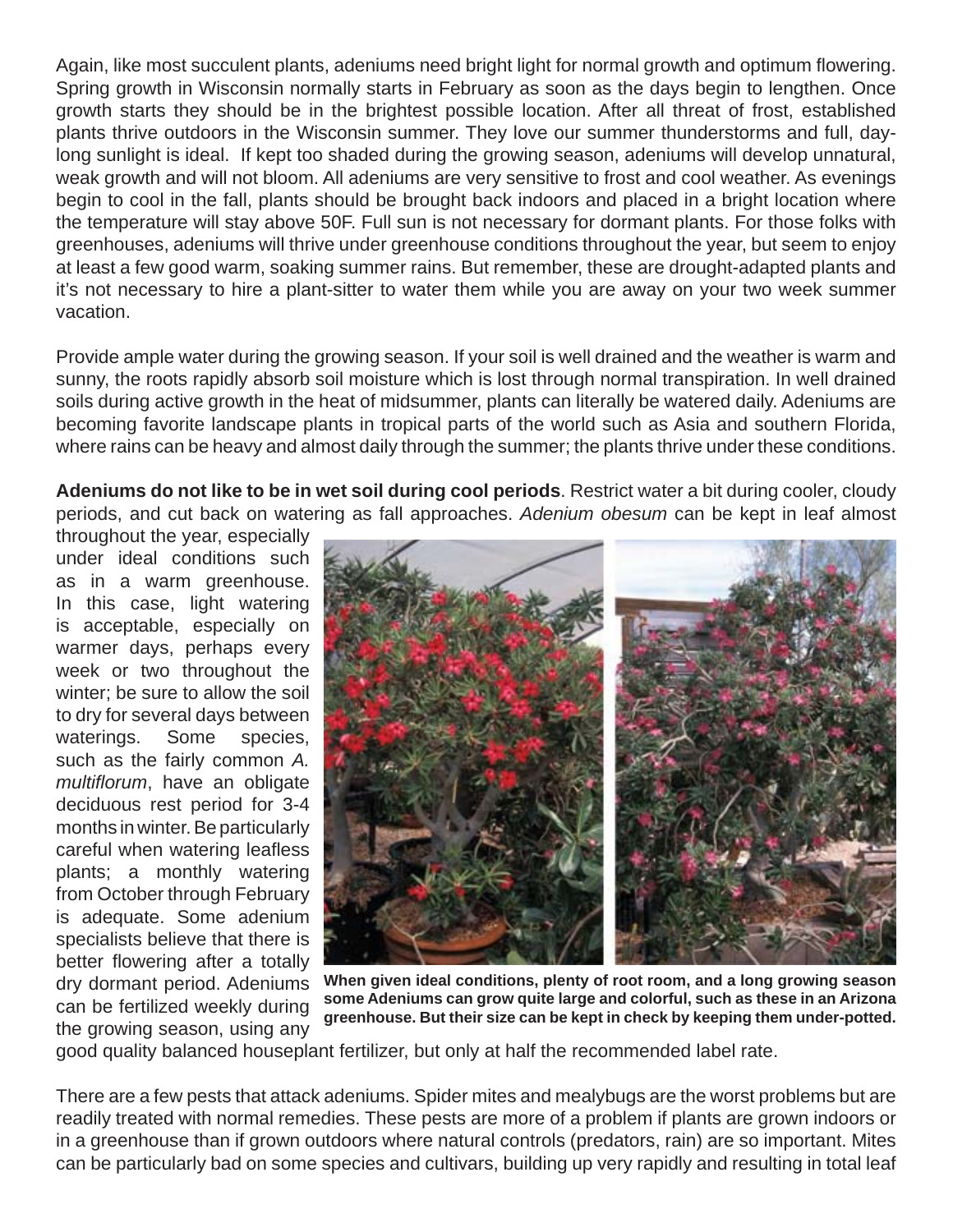drop. Affected plants will rapidly re-leaf once the mites are controlled. Plants grown outdoors during the summer can occasionally get colonies of large yellow aphids with black legs. This is the same aphid that commonly attacks wild and garden milkweeds.

### **Size Control and Pruning**

In nature, *Adenium obesum* can assume the proportions of a large shrub or small tree. However, they live quite happily if their size is restricted, and they will bloom faithfully. Size can be restricted by under-potting as discussed above. The plant illustrated is about 30 years old, is about 20 inches tall, and is in a 9 inch pot. Had this been planted with plenty of root room and given generous treatment, by now it could easily fill a 20 inch pot.

Many adeniums branch rather sparsely and, even when grown hard, can look leggy after time. Judicious pruning will result in better branching and a fuller-looking plant. Because the flowers are developed at the ends of the stems, a more fully-branched plant will also produce more flowers.

#### **Propagation**

Adeniums are generally not self-fertile; it usually requires two separate clones to produce viable seed. They have a complex flower structure and are a bit difficult to pollinate by hand until you learn the trick. However, fresh seeds germinate rapidly, usually in 3-7 days, and seedlings tend to be vigorous. Seeds are occasionally available from seed dealers who specialize in tropical or exotic plants. Another occasional source is the Seed Depot of the Cactus and Succulent Society of America (http://shop. cssainc.org/seed-depot.html); you need not be a member to use this source.

Caution! All adeniums have highly toxic sap. In Africa the sap has been used to make poison arrows for hunting game. On the island of Socotra where introduced goats have decimated much of the native vegetation, the adeniums are left totally untouched. Use care when handling and pruning plants. Do not get sap in your eyes. If you get sap on your skin, wash promptly. Commercial propagators handle hundreds of plants daily without problems; however, precautions are prudent. If you have pets that are prone to chewing on your plants, it is likely that they will forever ignore these after the first experimental taste, but to be safe, keep the pets and adeniums separated.



**Seedpods of** *Adenium multifl orum* **in South Africa.**

Adenium cuttings can be rooted, and this is the only way to propagate hybrids that are true to their name. Cuttings should be dipped in rooting hormone and placed in a well-drained rooting medium (such as Perlite) and kept watered. Results are better in an enclosed area of high humidity or a mist chamber.

#### **The Species and Varieties**

As noted above, the experts disagree about what constitutes a species in the genus *Adenium*. What is clear is that there are a variety of quite different forms that occur in different locations in Africa and on the Arabian Peninsula and the adjacent island of Socotra. Most nurseries recognize several species and forms. The following list is derived from the most recent (2009) book on the subject, by Dimmitt et al (see Additional Information below).

*• Adenium obesum* is widespread and variable in its natural habitat. It occurs in a broad band across sub-Saharan Africa from Senegal and Mauritania in the west eastward to Sudan and Kenya. Its variability in nature is reflected by its variability in cultivation. It has a relatively long summer blooming period and can be kept in growth through winter in a warm and bright location. It is the most widely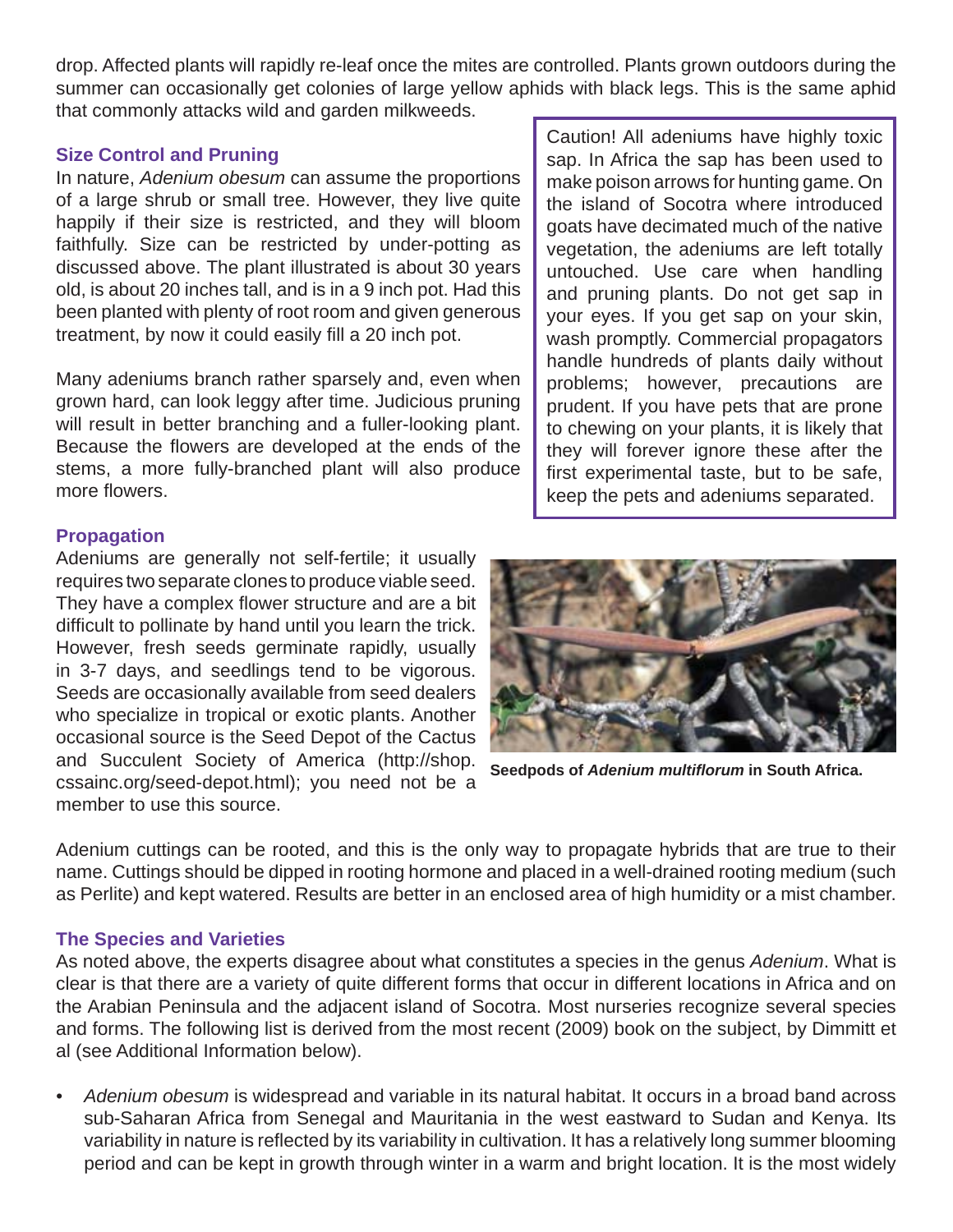

**The author with a very old** *Adenium obesum* **with a large, boulder-like caudex (L) and a plant at the beginning of the fl owering season in southern Kenya (R). Note the proliferation of developing buds.** 

available species in cultivation and has been used as one of the parents in many of the hybrids. The flowers are variable in size, but generally about 2 inches in diameter. The margins of the petals vary from pink to deep red (see photos), and gradually fade to white near the throat. Young plants from seed have a distinctly fattened caudex and the plant eventually develops a very stout trunk. Rooted cuttings will form a very thick trunk in time. This is a highly desirable and commonly available species.

Adenium multiflorum is often listed as a variety of *A. obesum*, but is quite different in many ways. It is probably the second most commonly available form. It generally has a more slender trunk than *A. obesum*, and it has an obligatory, deciduous, winter dormancy. It generally blooms for 3-4 months in winter, while leafless. The flowers are abundant and possibly the most striking of the entire group. The petals are edged in a bright red band of varying



*A. swazicum* **'Perpetual Pink'**



*Adenium multifl orum* **planted at a rest camp in Kruger National Park, South Africa (L) and closeup of the bicolored petals (R).**

widths which is sharply delimited from the white inner parts. It comes from Mozambique and neighboring countries in southeastern Africa.

*• Adenium swazicum* is commonly available from specialist nurseries. It comes from Swaziland and adjacent areas in eastern South Africa and Mozambique. It is of easy cultivation but is very susceptible to spider mites. The flowers are uniform in color, varying from pale to deep pink to pinkish purple. Blooming is normally for a few months in late summer and fall, but the cultivar 'Perpetual Pink' has a longer blooming period. The soft succulent stems tend to droop, especially in plants that are too shaded. Larger plants have massive roots and thick trunks.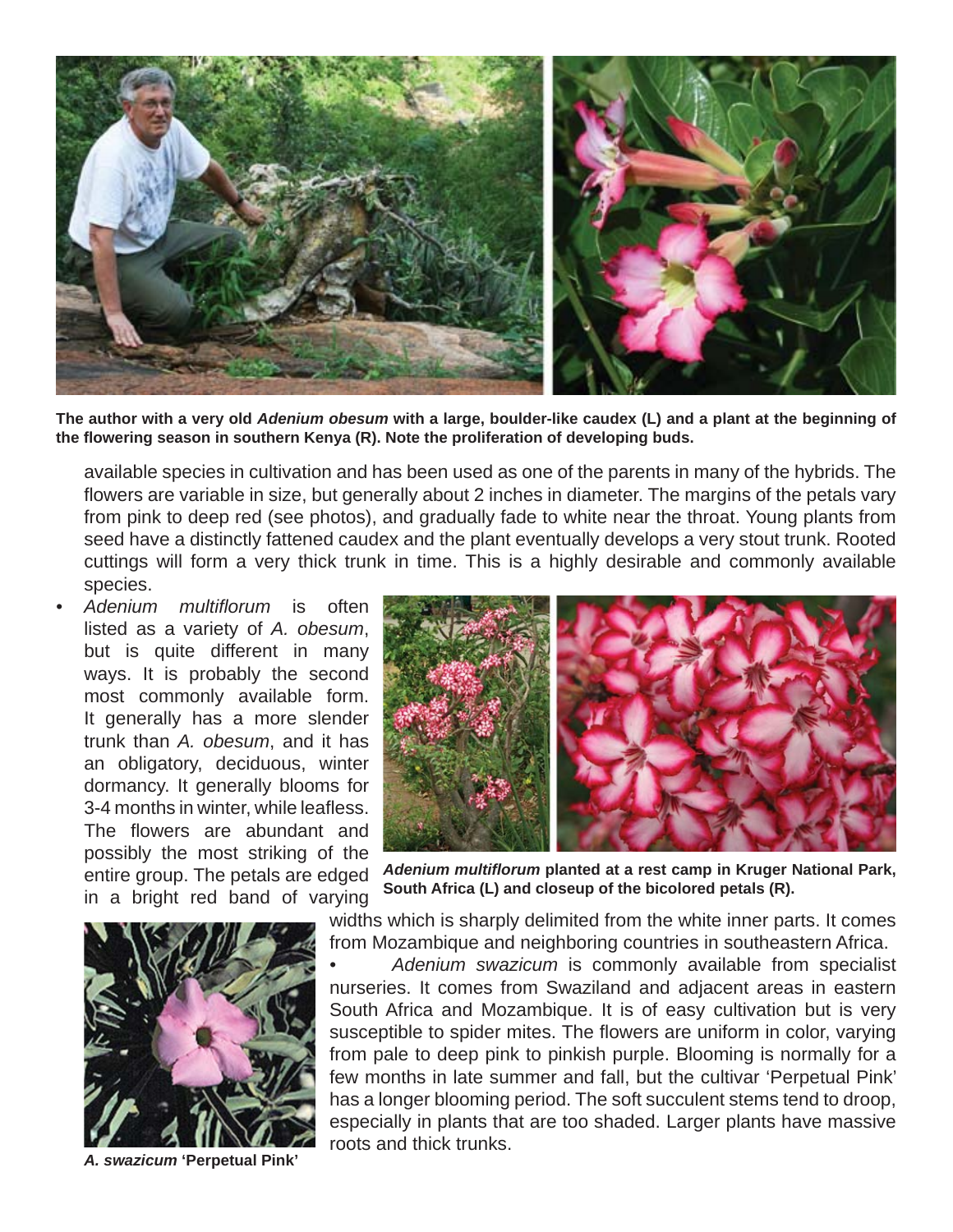- *Adenium somalense* is another variable species. It occurs from Somalia south into Kenya and Tanzania. In Somalia and adjacent areas of Kenya this plant becomes a small tree, to 15 feet tall, with a massively swollen trunk. In other areas, it is more shrubby and similar to A. obesum. The flowers are a bit smaller but otherwise similar to *A. obesum*.
- *Adenium crispum* has sometimes been referred to as a subspecies of *A. somalense*, but recent authorities believe they are quite different species. It is native to sandy desert soils along the coast of Somalia. It is a beautiful miniature form that develops a very large thickened underground caudex, from which grow a few slender stems, usually no more than 1 ft. tall. The flowers are smaller than most other adeniums, but produced in abundance, and with beautiful red and white striping. In cultivation the subterranean tuber is usually raised for aesthetic purposes; it makes a desirable bonsai subject. A few succulent nurseries carry this form.



*Adenium crispum* **is a dwarf species from coastal Somalia. This plant is in a 7" pot and is shown during its winter dormant period. The large basal caudex is actually part of the root system which in nature would be totally underground. In cultivation the caudex is raised for aesthetic purposes and to reduce the chance of root rot. This particular plant is from a population in Tanzania and has a somewhat different fl ower than the Somali form.**

*• Adenium arabicum*, as its name suggests, comes from the Arabian Peninsula, especially Saudi Arabia and Yemen. This is somewhat variable and it is possible that *• Adenium oleifolium* is another smaller species, with an underground caudex and a few stems to two feet tall. It comes from the Kalahari Desert of southern Botswana, and northern Namibia and South Africa. It is a slow growing species



*Adenium somalense* **at Lake Bogorio in the Rift Valley of western Kenya. In great age this species can become a small, fattrunked tree. Note the lush vegetation in the rainy season, indicating that it can tolerate much rain while in growth. But the soil is rocky and well-drained.**

with relatively small flowers. It is available in the nursery trade but not often cultivated.



**Two forms of** *Adenium arabicum* **occur; these will probably eventually be considered as separate species. L: the short form develops a large but fairly globose above-ground caudex with numerous slender upright stems. This plant is in an 8" pot. R: the tall form develops a central trunk and in nature these can become small trees. This plant is in a 10" pot. Both forms go dormant in the winter time and start to develop new fl ower and leaf buds as the days begin lengthening in late January.**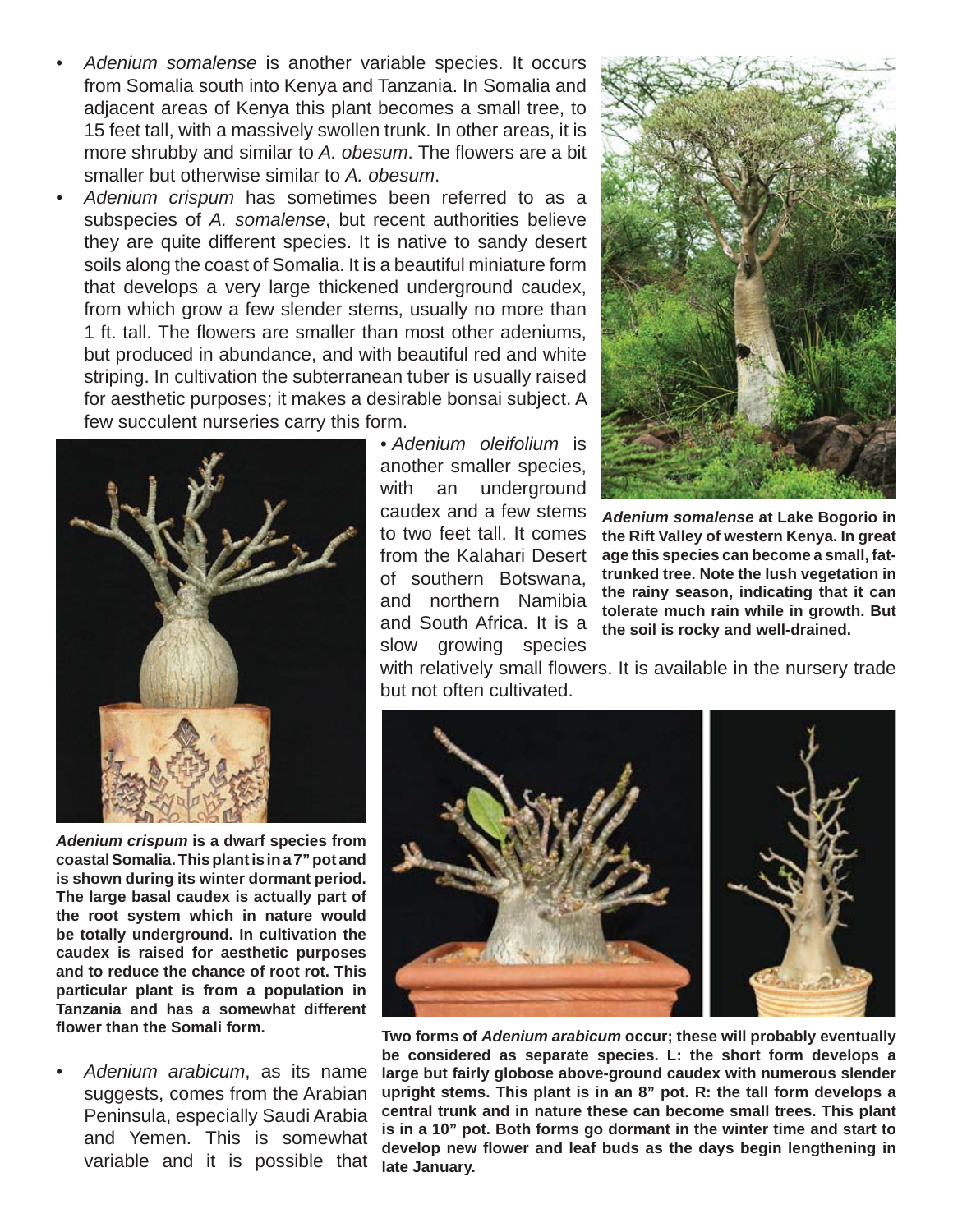there are actually two different plants coming from this area. One form, from Saudi Arabia, grows upright and can be up to 12 feet tall and is somewhat similar to *A. somalense*. The other form is low, with somewhat reclining stems branching from a spherical basal caudex that can be as much as 3 ft. in diameter! Both forms are available from succulent plant nurseries.

*• Adenium boehmianum* is the most western species, coming from northwestern Namibia and southern Angola. This is also a slow-growing species, and must be several years old before flowering, but young plants can flower when only 5-6" tall. The flowers are usually of a uniform pale pinkish-purple. This is also available, but not frequently grown. In nature most plants are small, sparsely branched shrubs to 2-4 ft tall, with relatively thin stems, but occasionally very old plants can be found that have developed into small trees.



**L: Two young seedlings of** *Adenium boehmianum* **in northern Namibia. This is one of the most slender-stemmed** 

species. Note how prolific flowering can be in young plants. Also note **that the plant on the left has very pale, almost white, petals. C: fl owers of** *Adenium boehmianum* **from Namibia. R: An incredibly old plant of**  *Adenium boehmianum* **in northern Namibia. Note the profusion of fl owers.**

*• Adenium socotranum* is currently the rarity of the group. It originates only from the isolated and often inaccessible (to Westerners) island of Socotra in the Indian Ocean south of the Arabian peninsula and east of the Horn of Africa. This is the giant of the group, with massive trunks up to 10 ft tall and 8 ft in diameter! For many years Socotra hosted a Soviet naval port and was off limits to most everyone, restricting the availability of plants and seeds. Now the local authorities are very protective of the natural resources and it is illegal to collect plant material of any type. *Adenium socotranum* occurs by the thousands in nature, but relatively few plants exist in cultivation. However, recent efforts to propagate this species are being successful and seedlings are occasionally available on eBay and from specialist succulent nurseries; they tend to be a bit pricey.

## **Cultivars and Hybrids**

Up until recently, relative few horticulturists were selecting improved cultivars or doing hybridizing. Several nice named cultivars are currently in the trade (see photos). In the past 10 years or so many nurseries in Asia, especially Taiwan and Thailand, have been producing dozens (maybe hundreds) of named cultivars. They are



*Adenium socotranum* **is the giant of the group, and is restricted to the island of Soqotra. It is also the rarest in cultivation. Photo by Peter Gamarano.**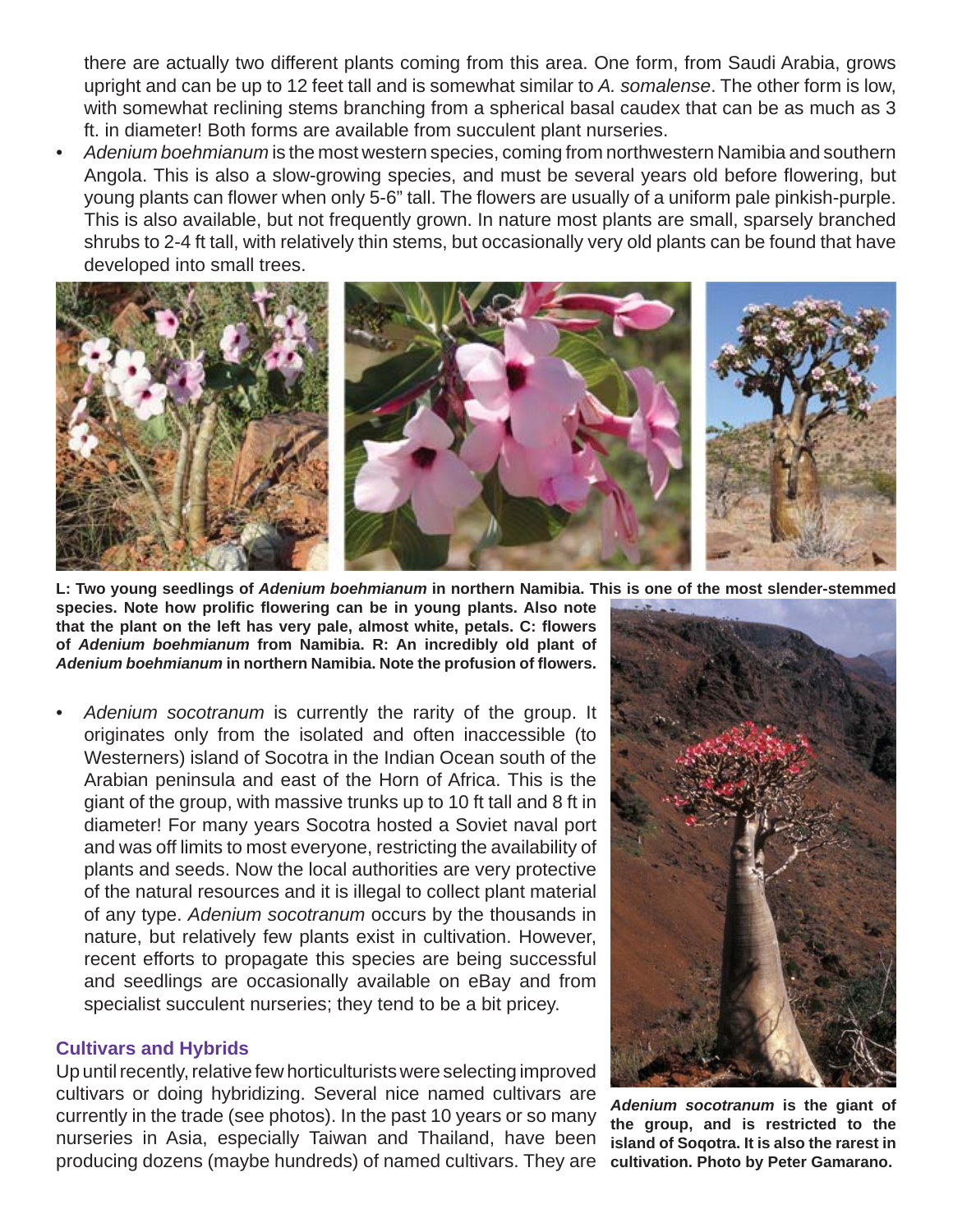

**Adenium cultivars: (L) 'Red Everbloomer'; (C) 'Crimson Star' and (R) 'Endless Sunset'.**

selecting for rapid growth, sturdy plant body, lengthened flowering time, larger flowers (to 4 inches!), and variety in flower color and form. U.S. nurserymen are importing such plants for propagation and to use in their own breeding programs. In recent years, pure-white flowered forms have become available, as well as various shades of pink and red. Many new hybrids have amazing flowers including bicolors and tricolors, striping, and complex patterning. With this tremendous diversity on the horizon, it is likely that the desert rose will become an even more popular houseplant.

## **Sources of Plants**



**Adenium plants for sale at a local retailer.**

Nicely established plants are becoming more commonly available at those garden centers that stock a good assortment of cacti and other types of succulent plants. They are also showing up at large national chain discount and hardware stores, including here in Wisconsin. Sometimes they are marketed outside of their flowering period, so you may have to look closely at the plants and labels (look for Desert Rose), or ask a knowledgeable sales person. Those that are most commonly available are standard *Adenium obesum*.

To get the more unusual species and the newer hybrids and cultivars (such as the pure reds or pure whites) it is necessary to order through a nursery that

specializes in succulents or exotic plants. Many such nurseries can be found by doing a web search, but here are a few reliable ones that stock a reasonable assortment of species or cultivars:

- Arid Lands at http://aridlands.com/
- Bob Smoley's Gardenworld at http://www.bobsmoleys.com/
- Living Stones Nursery at http://www.lithops.net/
- Miles' To Go at http://www.miles2go.com/
- Out of Africa at http://www.out-of-africa-plants.com/

## *– Dan Mahr, University of Wisconsin - Madison*

*Brand names and commercial businesses are listed only for reference. Such references are not intended as an endorsement by the University of Wisconsin - Extension over similar brands or businesses.*